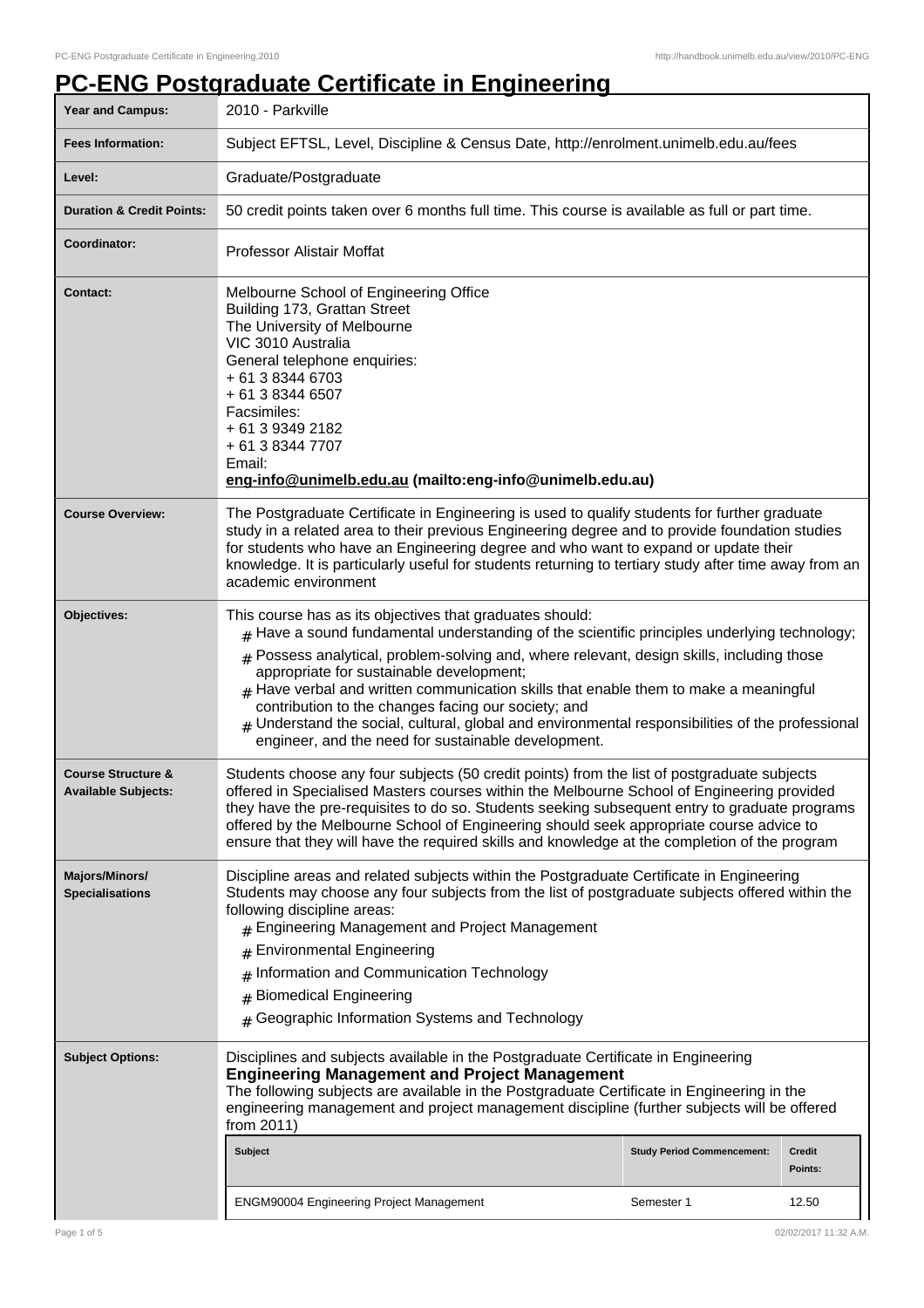| <b>ENGM90007 Project Management Practices</b>                                                                                  | Semester 1                        | 12.50                    |
|--------------------------------------------------------------------------------------------------------------------------------|-----------------------------------|--------------------------|
| ENGM90010 Management of Technological Enterprises                                                                              | Semester 1                        | 12.50                    |
| <b>ENGM90006 Engineering Contracts and Procurement</b>                                                                         | Semester 2                        | 12.50                    |
| <b>Environmental Engineering</b><br>The following subjects are available in the Postgraduate Certificate in Engineering in the |                                   |                          |
| environmental engineering discipline (further subjects will be offered from 2011)<br>Subject                                   | <b>Study Period Commencement:</b> | <b>Credit</b><br>Points: |
| <b>ENEN90016 Engineering for Sustainable Environments</b>                                                                      | February                          | 12.50                    |
| <b>ENGR90010 Mineral Economics</b>                                                                                             | Semester 1                        | 12.50                    |
| <b>ENGR90011 Mineral Processing and Waste Management</b>                                                                       | March                             | 12.50                    |
| ENGR90012 Soil Rock and Tailings Mechanics                                                                                     | Semester 1                        | 12.50                    |
| ENGR90013 Surface Mine Planning and Mining Methods                                                                             | March                             | 12.50                    |
| CVEN90012 Hydrological Processes 1                                                                                             | Semester 1                        | 12.50                    |
| CVEN90014 Hydrological Processes 2                                                                                             | Semester 1                        | 12.50                    |
| <b>ENEN90006 Solid Wastes to Sustainable Resources</b>                                                                         | Semester 1                        | 12.50                    |
| CVEN90017 Earthquake Resistant Design of Buildings                                                                             | Semester 1                        | 12.50                    |
| BMEN90005 Neuroimaging Methods and Applications                                                                                | Semester 1                        | 12.50                    |
| BMEN90005 Neuroimaging Methods and Applications                                                                                | Semester 1                        | 12.50                    |
| CVEN90024 Design of High Rise Structures                                                                                       | Semester 1                        | 12.50                    |
| CVEN90026 Extreme Loading of Structures                                                                                        | Semester 1                        | 12.50                    |
| ENGR90014 Underground Mining and Planning Methods                                                                              | Semester 2                        | 12.50                    |
| <b>ENGR90015 Mining Geotechnics and Mine Design</b>                                                                            | Semester 2                        | 12.50                    |
| ENGR90016 Mine Dewatering, Ventilation and Power                                                                               | Semester 2                        | 12.50                    |
| ENGR90017 Risk and Safety Management                                                                                           | Semester 2                        | 12.50                    |
| ENEN90025 Design of Environmental Systems                                                                                      | Semester 2                        | 12.50                    |
| <b>CVEN90027 Geotechnical Applications</b>                                                                                     | Semester 2                        | 12.50                    |
| ENEN90005 Environmental Management ISO 14000                                                                                   | Semester 2                        | 12.50                    |
| CVEN90016 Concrete Design and Technology                                                                                       | Semester 2                        | 12.50                    |
| CVEN90018 Structural Dynamics and Modelling                                                                                    | Semester 2                        | 12.50                    |
| CVEN90019 Sustainable Water Resources Systems                                                                                  | July                              | 12.50                    |
| ENEN90011 Energy Efficiency Technology                                                                                         | Semester 2                        | 12.50                    |
| CVEN90035 Design in Steel & Other Materials                                                                                    | Semester 2                        | 12.50                    |
| BMEN90007 Anatomy & Physiology for Engineers                                                                                   | Semester 2                        | 12.50                    |

The following subjects are available in the Postgraduate Certificate in Engineering in the Information and Communication Technology disciplines (further subjects will be offered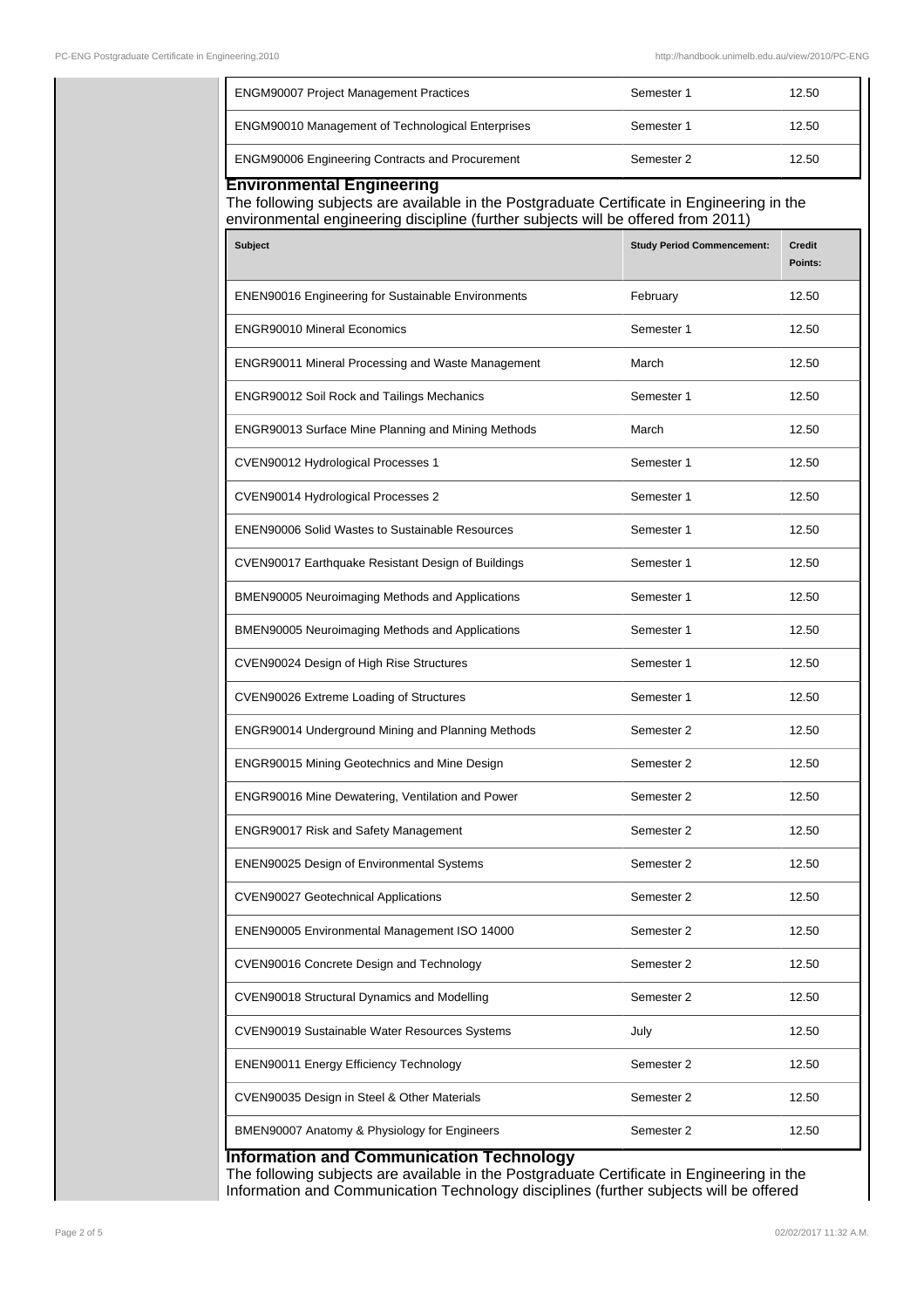| <b>Subject</b>                                     | <b>Study Period Commencement:</b> | <b>Credit</b><br>Points: |
|----------------------------------------------------|-----------------------------------|--------------------------|
| ELEN90002 Fundamentals of Network Design           | Semester 1                        | 12.50                    |
| ELEN30002 Stochastic Signals and Systems           | Semester 1                        | 12.50                    |
| ELEN90004 Applied Queueing Theory                  | Semester 1                        | 12.50                    |
| ELEN30001 Control 1 (Classical Control)            | Semester 1                        | 12.50                    |
| ELEN30007 Electronic Circuit Design 2              | Semester 1                        | 12.50                    |
| ELEN40013 Electronic Circuit Design 3              | Semester 1                        | 12.50                    |
| ELEN40003 Digital Communications                   | Semester 1                        | 12.50                    |
| <b>ELEN40005 Communication Networks</b>            | Semester 1                        | 12.50                    |
| ELEN40004 Signal Processing 2                      | Semester 1                        | 12.50                    |
| ELEN90005 Broadband Networks                       | Semester 1                        | 12.50                    |
| ELEN90006 Internet Engineering                     | Semester 1                        | 12.50                    |
| ELEN90007 Mobile and Wireless Communications       | Semester 1                        | 12.50                    |
| ELEN90014 Multimedia Content Delivery              | Semester 1                        | 12.50                    |
| BMEN90002 Neural Information Processing            | Semester 1                        | 12.50                    |
| ELEN90023 Lightwave Devices and Systems            | Semester 1                        | 12.50                    |
| ELEN90034 Optical Networking                       | Semester 1                        | 12.50                    |
| COMP90010 Web Technologies and Applications        | Semester 1                        | 12.50                    |
| SWEN90003 IT Project Management                    | Semester 1                        | 12.50                    |
| <b>COMP90016 Computational Genomics</b>            | Semester 1                        | 12.50                    |
| COMP90024 Cluster and Grid Computing               | Semester 1                        | 12.50                    |
| COMP90041 Programming and Software Development     | Semester 1, Semester 2            | 12.50                    |
| COMP90038 Algorithms and Complexity                | Semester 1, Semester 2            | 12.50                    |
| COMP90007 Internet Technologies                    | Semester 1, Semester 2            | 12.50                    |
| COMP90015 Distributed Systems                      | Semester 1, Semester 2            | 12.50                    |
| ELEN40007 Control 2 (Advanced Control)             | Semester 2                        | 12.50                    |
| ELEN30003 Communication Systems                    | Semester 2                        | 12.50                    |
| ELEN40009 RF, Microwave and Optoelectronic Systems | Semester 2                        | 12.50                    |
| ELEN40010 Digital Systems 4: High Speed Systems    | Semester 2                        | 12.50                    |
| ELEN90003 Multimedia Network Design                | Semester 2                        | 12.50                    |
| ELEN90008 Signalling and Network Management        | Semester 2                        | 12.50                    |
| ELEN90009 Transmission Systems                     | Semester 2                        | 12.50                    |

# from 2011) of Electrical and Electronic Engineering and in Computer Science and Software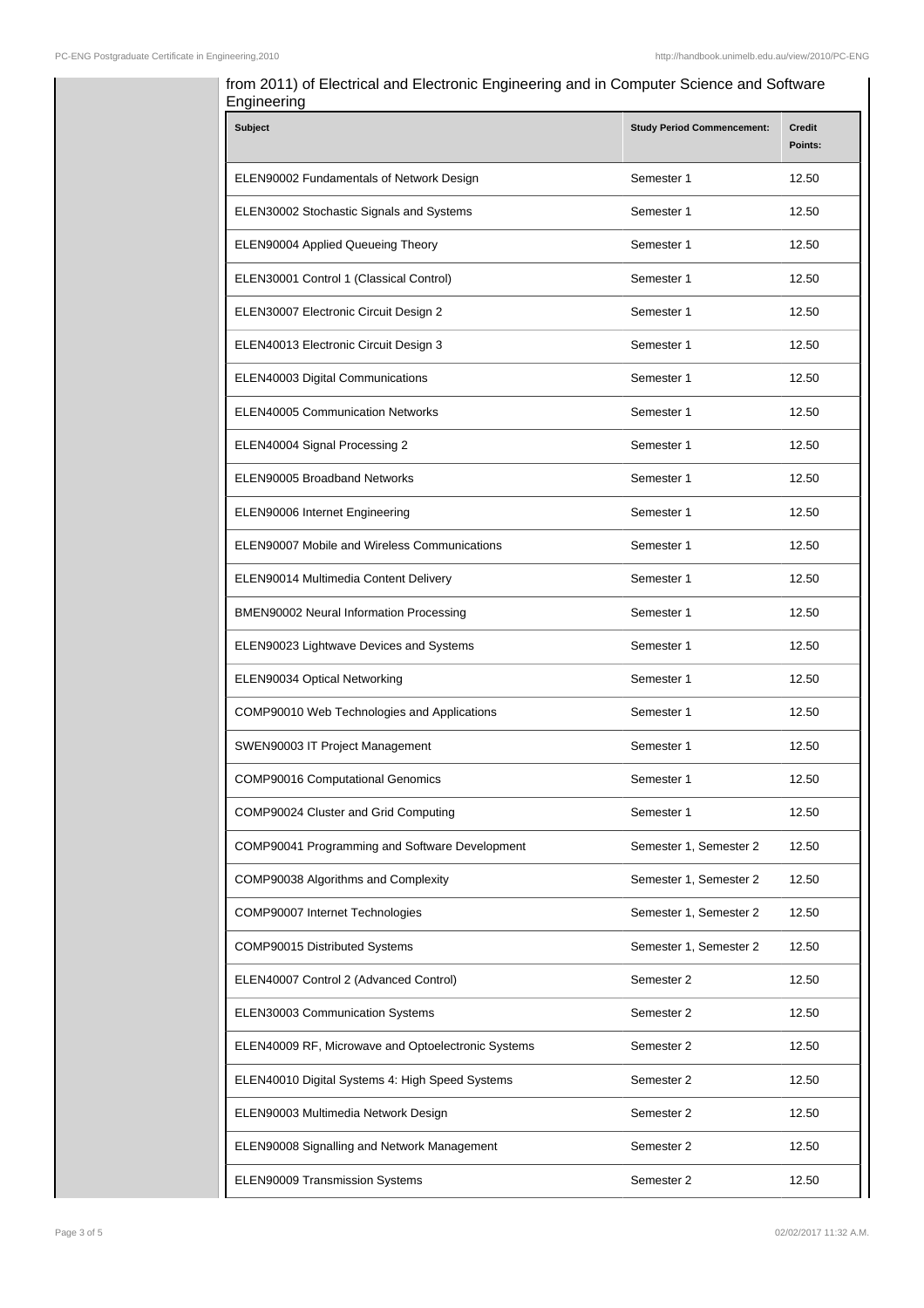| <b>ELEN90010 Optical Fibre Communications Systems</b>    | Semester 2 | 12.50 |
|----------------------------------------------------------|------------|-------|
| ELEN90013 Mobile and Wireless Networks                   | Semester 2 | 12.50 |
| ELEN90016 Broadband Access Networks                      | Semester 2 | 12.50 |
| <b>BMEN90001 Auditory Processing and Hearing Bionics</b> | Semester 2 | 12.50 |
| <b>BMEN90003 Clinical Engineering</b>                    | Semester 2 | 12.50 |
| SWEN90002 Engineering for Internet Applications          | Semester 1 | 12.50 |
| <b>COMP90014 Algorithms for Functional Genomics</b>      | Semester 2 | 12.50 |
| COMP90018 Mobile Computing Systems Programming           | Semester 2 | 12.50 |

#### **Biomedical Engineering**

The following subjects are available in the Postgraduate Certificate in Engineering in the Biomedical Engineering discipline (further subjects will be offered from 2011)

| <b>Subject</b>                                      | <b>Study Period Commencement:</b> | <b>Credit</b><br>Points: |
|-----------------------------------------------------|-----------------------------------|--------------------------|
| <b>COMP90016 Computational Genomics</b>             | Semester 1                        | 12.50                    |
| BMEN90002 Neural Information Processing             | Semester 1                        | 12.50                    |
| <b>COMP90014 Algorithms for Functional Genomics</b> | Semester 2                        | 12.50                    |
| <b>BMEN90003 Clinical Engineering</b>               | Semester 2                        | 12.50                    |
| <b>BMEN90011 Tissue Engineering</b>                 | Semester 2                        | 12.50                    |
| BMEN90007 Anatomy & Physiology for Engineers        | Semester 2                        | 12.50                    |
| BMEN90002 Neural Information Processing             | Semester 1                        | 12.50                    |

#### **Geographic Information Systems and Technology**

The following subjects are available in the Postgraduate Certificate in Engineering in the Geographic Information Systems and Technology discipline (further subjects will be offered from 2011)

| <b>Subject</b>                                  | <b>Study Period Commencement:</b> | <b>Credit</b><br>Points: |
|-------------------------------------------------|-----------------------------------|--------------------------|
| GEOM90008 Foundations of Spatial Information    | Semester 1                        | 12.50                    |
| GEOM90007 Spatial Visualisation                 | Semester 1                        | 12.50                    |
| GEOM90014 Managing Spatial Information Projects | Semester 1                        | 12.50                    |
| GEOM90018 Spatial Databases                     | Semester 1                        | 12.50                    |
| 451-665 Spatial Visualisation on Line           | Not offered 2010                  | 12.50                    |
| GEOM90015 Spatial Data Infrastructure           | Semester 2                        | 12.50                    |
| GEOM90005 Remote Sensing                        | Semester 2                        | 12.50                    |
| GEOM90006 Spatial Analysis                      | Semester 2                        | 12.50                    |

### **Entry Requirements:** Entry Requirements

Three year degree in engineering, science or related discipline with an average mark of 65% or greater.

Language Requirements

International students and students whose prior qualifications are from a university overseas where English is not the official language of instruction and examination need to supply proof of academic English language competency. Proof acceptable to the University includes: